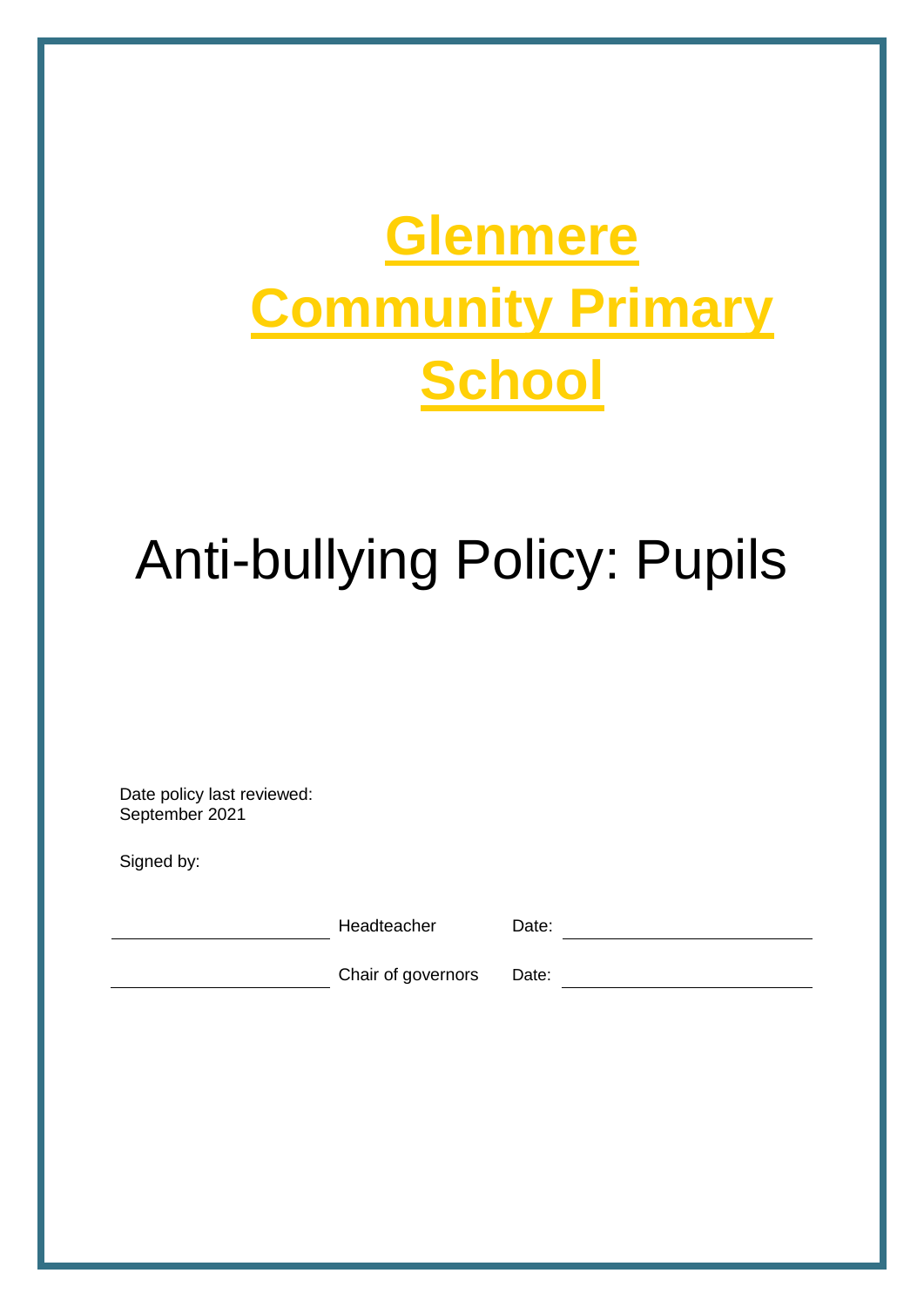## **Contents:**

[Statement of intent](#page-2-0)

- **1. [Updated]** [Legal framework](#page-3-0)
- 2. [Definitions](#page-3-0)
- 3. [Types of bullying](#page-4-0)
- 4. [Roles and responsibilities](#page-5-0)
- 5. [Statutory implications](#page-6-0)
- 6. [Prevention](#page-6-0)
- 7. [Signs of bullying](#page-7-0)
- 8. [Staff principles](#page-8-0)
- **9. [Updated]** [Preventing peer-on-peer abuse](#page-8-0)
- 10. [Cyberbullying](#page-11-0)
- 11. [Procedures](#page-11-0)
- 12. **[Updated]** [Sanctions](#page-12-0)
- 13. [Support](#page-12-0)
- 14. [Follow-up support](#page-12-0)
- 15. [Bullying outside of school](#page-13-0)
- 16. [Monitoring and review](#page-13-0)

#### **Appendices**

a) [Bullying Report Form](#page-15-0)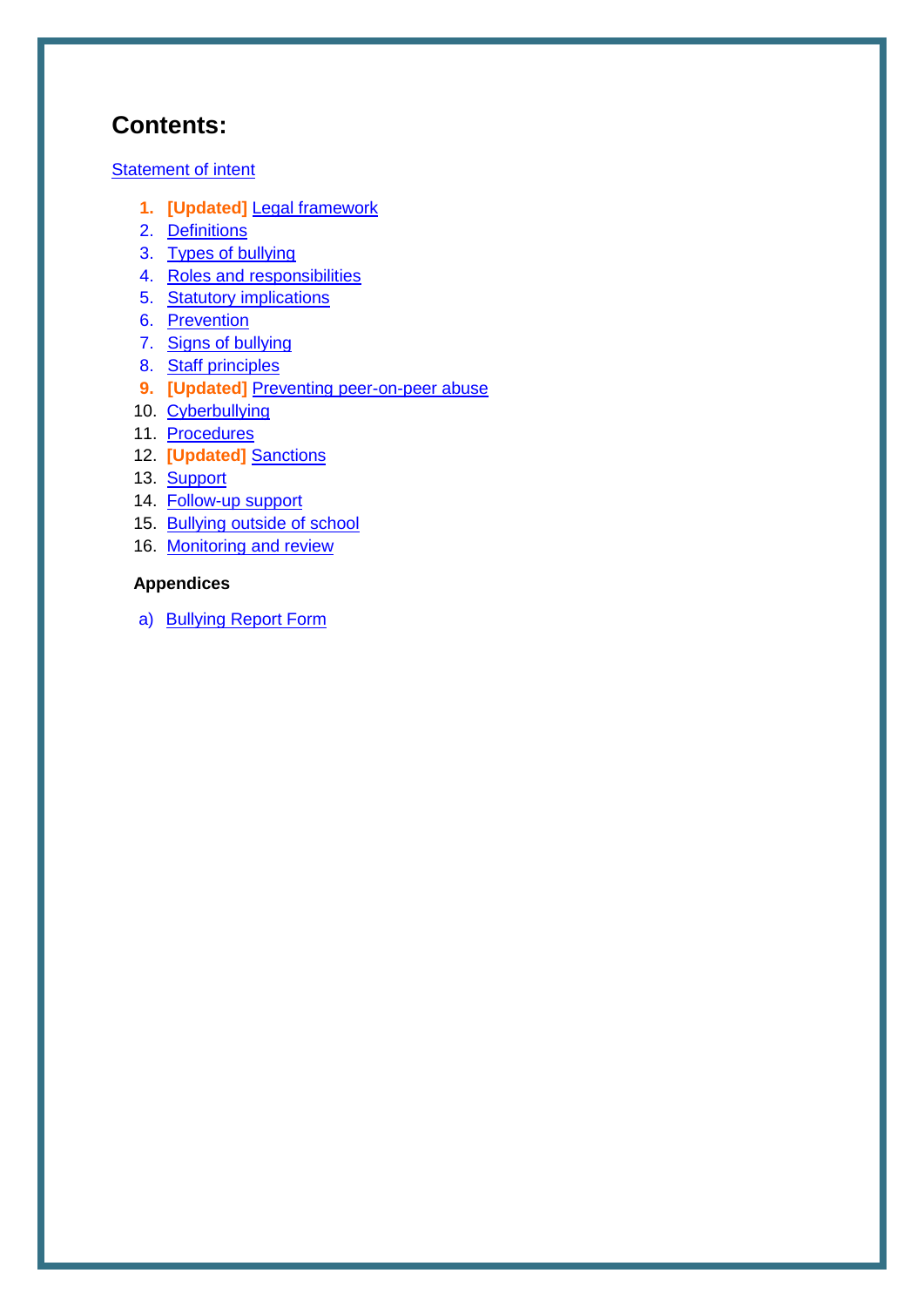## <span id="page-2-0"></span>**Statement of intent**

Glenmere Community Primary School believes that all pupils are entitled to learn in a safe and supportive environment; this means being free from all forms of bullying behaviour. This policy outlines how instances of bullying are dealt with, including the procedures to prevent occurrences of bullying.

These strategies, such as learning about tolerance and difference as part of the school's curriculum, aim to promote an inclusive, tolerant and supportive ethos at the school.

The Education and Inspections Act 2006 outlines several legal obligations regarding the school's response to bullying. Under section 89, schools must have measures in place to encourage good behaviour and prevent all forms of bullying amongst pupils. These measures are part of the school's Behavioural Policy, which is communicated to all pupils, school staff and parents.

All staff, parents and pupils work together to prevent and reduce any instances of bullying at the school. There is a zero-tolerance policy for bullying at the school.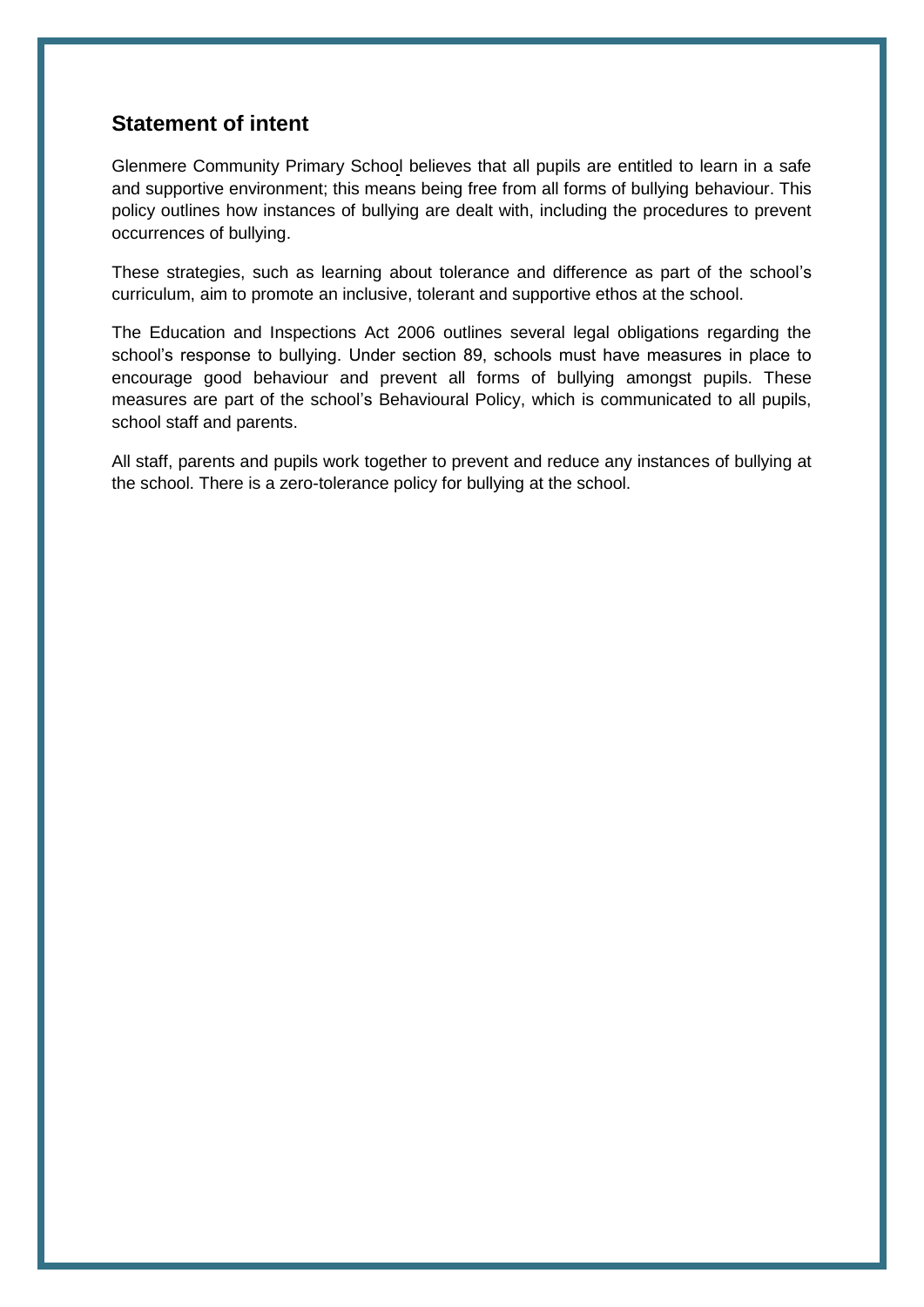## <span id="page-3-0"></span>**1. Legal framework**

This policy has due regard to all relevant legislation and statutory guidance including, but not limited to, the following:

- Education and Inspections Act 2006
- Equality Act 2010
- Protection from Harassment Act 1997
- Malicious Communications Act 1988
- Public Order Act 1986
- Communications Act 2003
- Human Rights Act 1998
- Crime and Disorder Act 1998
- Education Act 2011
- DfE (2017) 'Preventing and tackling bullying'
- DfE (2018) 'Sexual violence and sexual harassment between children in schools and colleges'
- DfE (2018) 'Mental health and wellbeing provision in schools'
- DfE (2021) 'Keeping children safe in education (2020)'
- DfE (2020) 'Sharing nudes and semi-nudes: advice for education settings working with children and young people'

This policy operates in conjunction with the following school policies:

- Behavioural Policy
- Cyberbullying Policy
- Child Protection and Safeguarding Policy
- Social, Emotional and Mental Health (SEMH) Policy
- Searching, Screening and Confiscation Policy
- Primary Relationships and Health Education Policy

## **2. Definitions**

For the purpose of this policy, "bullying" is defined as persistent behaviour by an individual or group with the intention of verbally, physically, or emotionally harming another person or group. Bullying is generally characterised by:

- **Repetition:** Incidents are not one-offs; they are frequent and happen over a period of time.
- **Intent:** The perpetrator(s) means to cause verbal, physical or emotional harm; it is not accidental.
- **Targeting:** Bullying is generally targeted at a specific individual or group.
- **Power imbalance:** Whether real or perceived, bullying is generally based on unequal power relations.

Vulnerable pupils are more likely to be the targets of bullying due to the attitudes and behaviours some young people have towards those who are different from themselves. Vulnerable pupils may include, but are not limited to: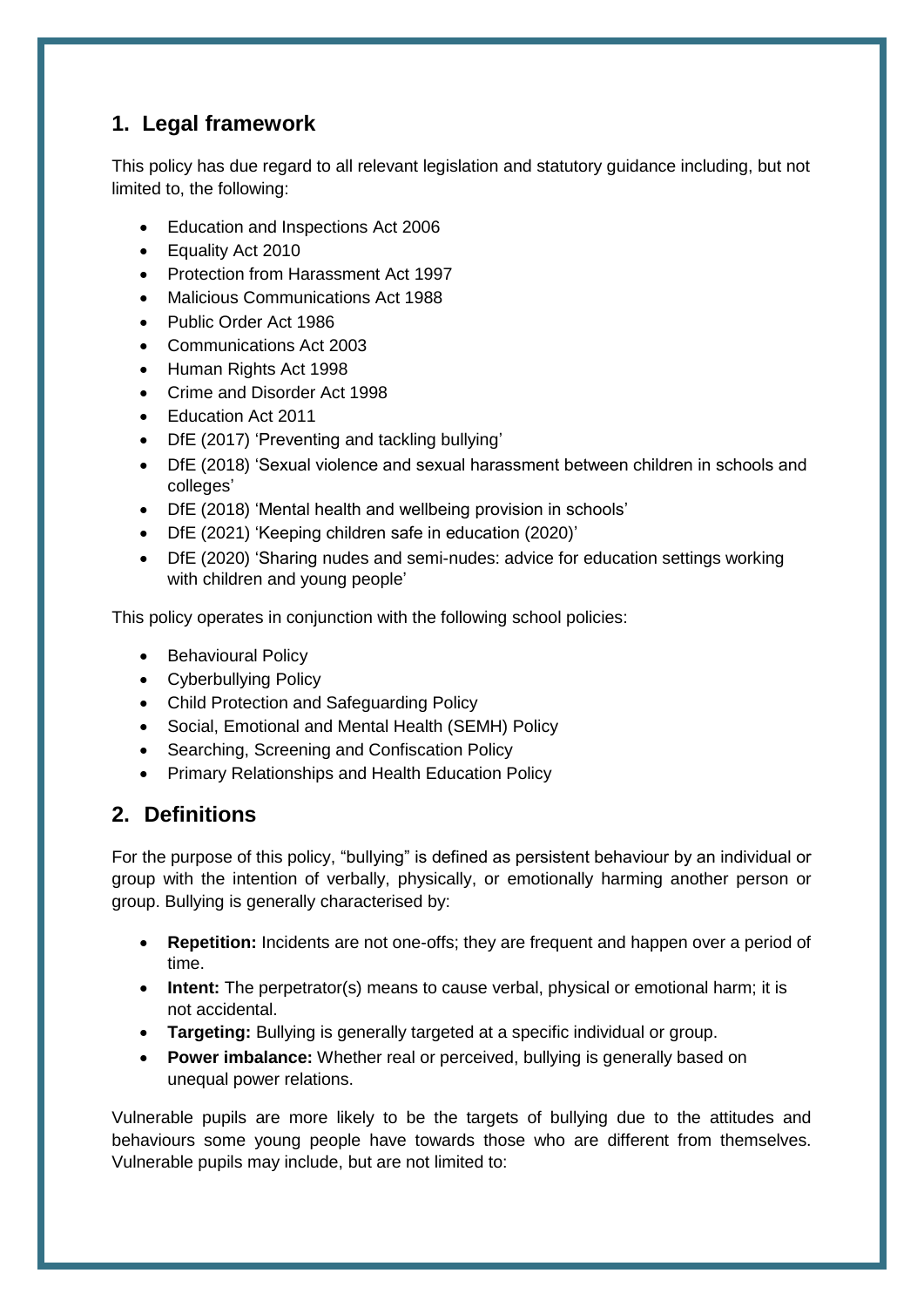- <span id="page-4-0"></span>• Pupils with SEND.
- Pupils who are adopted.
- Pupils suffering from a health problem.
- Pupils with caring responsibilities.

Pupils with certain characteristics are also more likely to be targets of bullying, including, but not limited to:

- Pupils who are LGBTQ+, or perceived to be LGBTQ+.
- Pupils from BAME backgrounds.
- Pupils from socioeconomically disadvantaged backgrounds.

## **3. Types of bullying**

Many kinds of behaviour can be considered bullying, and bullying can be related to almost anything.

Teasing another pupil because of their appearance, religion, ethnicity, gender, sexual orientation, home life, culture, disability, or SEND are some of the types of bullying that can occur.

Bullying is acted out through the following mediums:

- Verbally
- Physically
- Emotionally
- Online (cyberbullying)

**Racist bullying:** Bullying another person based on their ethnic background, religion or skin colour. Racist bullying is a criminal offence under the Crime and Disorder Act 1998 and Public Order Act 1986.

**Homophobic/biphobic bullying:** Bullying another person because of their actual or perceived sexual orientation.

**Transphobic bullying:** Bullying based on another person's gender identity or gender presentation, or for not conforming to dominant gender roles.

**Sexist bullying:** Bullying based on sexist attitudes expressed in a way to demean, intimidate or harm another person because of their sex or gender. Sexist bullying may sometimes be characterised by inappropriate sexual behaviours.

**Sexual bullying:** Bullying behaviour that has a physical, psychological, verbal or non-verbal sexual dimension or dynamic that subordinates, humiliates or intimidates another person. This is commonly underpinned by sexist attitudes or gender stereotypes.

**Prejudicial bullying:** Bullying based on prejudices directed towards specific characteristics, e.g. SEND or mental health issues.

**Relational bullying:** Bullying that primarily constitutes of excluding, isolating and ostracising someone – usually through verbal and emotional bullying.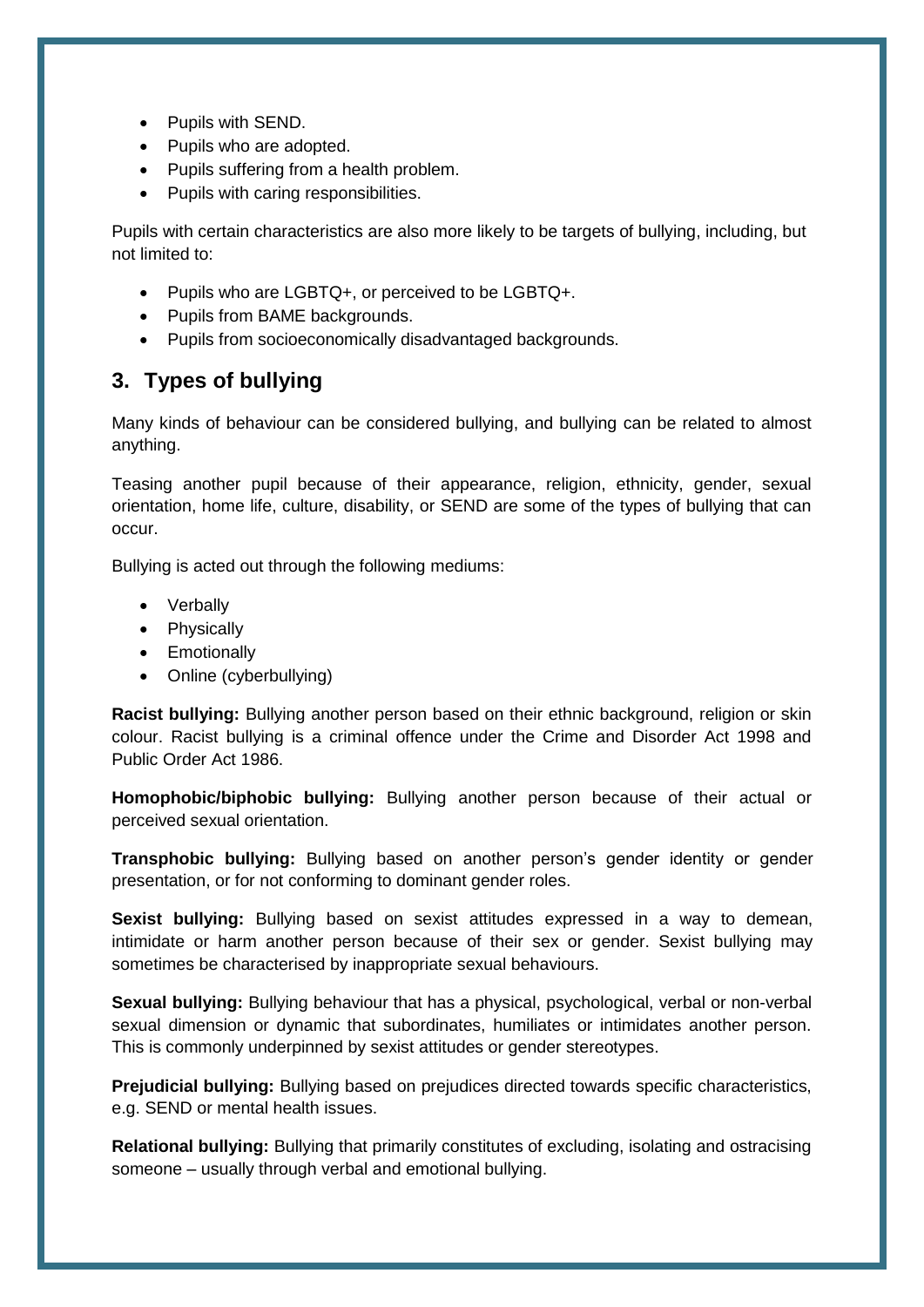<span id="page-5-0"></span>**Socioeconomic bullying:** Bullying based on prejudices against the perceived social status of the victim, including, but not limited to, their economic status, their parents' occupations, their health or nutrition level, or the perceived "quality" of their clothing or belongings.

## **4. Roles and responsibilities**

The governing board is responsible for:

- Evaluating and reviewing this policy to ensure that it is not discriminatory.
- The overall implementation of this policy.
- Ensuring that the school adopts a tolerant and open-minded policy towards difference.
- **Ensuring the school is inclusive.**
- Analysing any bullying data to establish patterns and reviewing this policy in light of these.

The headteacher is responsible for:

- Reviewing and amending this policy, accounting for new legislation and government guidance, and using staff experience of dealing with bullying incidents in previous years to improve procedures.
- $\Box$  Keeping a [Bullying Report Form](#page-15-0) of all reported incidents, including which type of bullying has occurred, to allow for proper analysis of the data collected.
- Analysing the data in the bullying record at termly intervals to identify trends, so that appropriate measures to tackle them can be implemented.
- Arranging appropriate training for staff members.

Senior Leaders are responsible for:

- Corresponding and meeting with parents where necessary.
- Providing a point of contact for pupils and parents when more serious bullying incidents occur.

Teachers are responsible for:

- Being alert to social dynamics in their class.
- Being available for pupils who wish to report bullying.
- Providing follow-up support after bullying incidents.
- Being alert to possible bullying situations, particularly exclusion from friendship groups, and informing the pupil's heads of year of such observations.
- Refraining from stereotyping when dealing with bullying.
- Understanding the composition of pupil groups, showing sensitivity to those who have been the victims of bullying.
- Reporting any instances of bullying once they have been approached by a pupil for support.

Parents are responsible for:

• Informing their child's teacher if they have any concerns that their child is the victim of bullying or involving in bullying in anyway.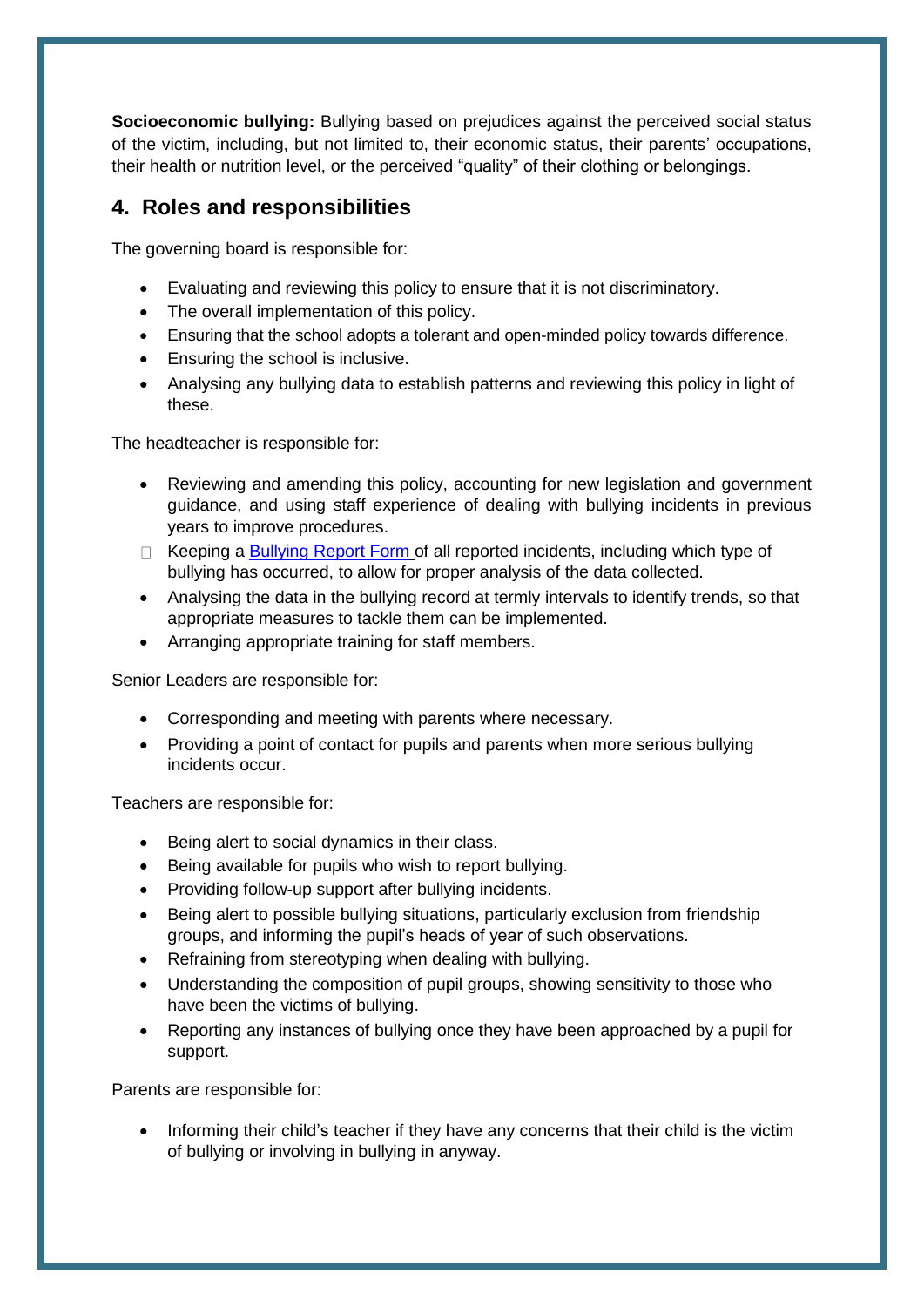<span id="page-6-0"></span> Being watchful of their child's behaviour, attitude and characteristics and informing the relevant staff members of any changes.

Pupils are responsible for:

- Informing a member of staff if they witness bullying or are a victim of bullying.
- Not making counter-threats if they are victims of bullying.
- Walking away from dangerous situations and avoiding involving other pupils in incidents.
- Keeping evidence of cyberbullying and informing a member of staff should they fall victim to cyberbullying.

## **5. Statutory implications**

The school understands that, under the Equality Act 2010, it has a responsibility to:

- Eliminate unlawful discrimination, harassment, victimisation and any other conduct prohibited by the act.
- Advance equality of opportunity between people who share a protected characteristic and people who do not share it.
- Foster good relations between people who share a protected characteristic and people who do not share it.

The school understands that, under the Human Rights Act (HRA) 1998, it could have charges brought against it if it allows the rights of pupils to be breached by failing to take bullying seriously. The headteacher will ensure that this policy complies with the HRA; the headteacher understands that they cannot do this without fully involving their teaching staff.

Although bullying itself is not a criminal offence, some types of harassment, threatening behaviour and/or communications may be considered criminal offences:

- Under the Malicious Communications Act 1988, it is an offence for a person to electronically communicate with another person with the intent to cause distress or anxiety, or in a way which conveys a message which is indecent or grossly offensive, a threat, or contains information which is false and known or believed to be false by the sender.
- The Protection from Harassment Act 1997 makes it an offence to knowingly pursue any course of conduct amounting to harassment.
- Section 127 of the Communications Act 2003 makes it an offence to send, by means of a public electronic communications network, a message, or other matter, that is grossly offensive or of an indecent, obscene or menacing character. It is unlawful to disseminate defamatory information through any media, including internet sites.
- Other forms of bullying which are illegal and should be reported to the police include violence or assault, theft, repeated harassment or intimidation, and hate crimes.

## **6. Prevention**

The school will clearly communicate a whole-school commitment to addressing bullying in the form of a written statement which will be regularly promoted across the whole school.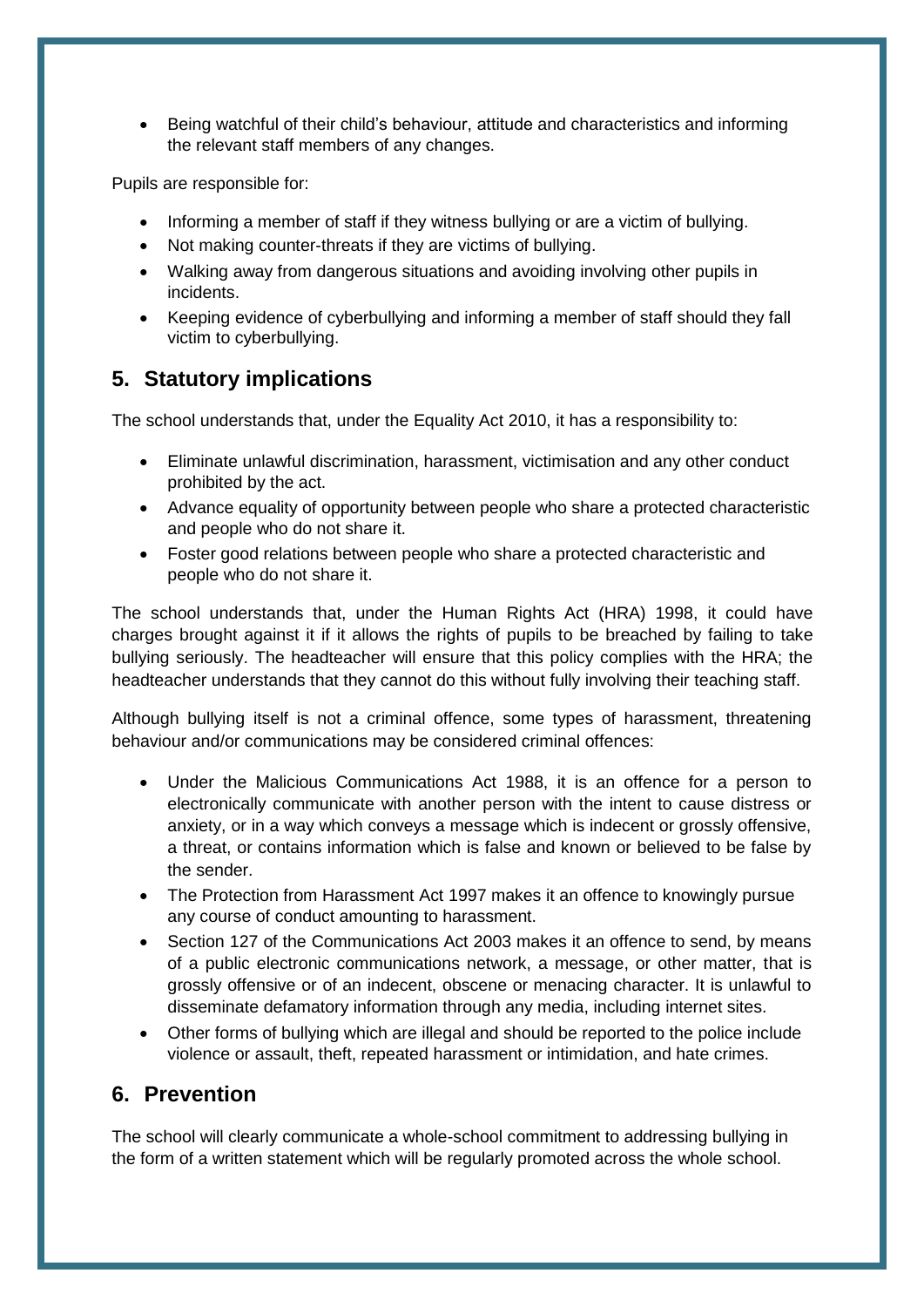<span id="page-7-0"></span>All reported or investigated instances of bullying will be investigated by a member of staff.

All types of bullying will be discussed as part of the relationships and health education curriculum, in line with the Primary Relationships and Health Education Policy.

Staff will encourage pupil cooperation and the development of interpersonal skills using group and pair work. Diversity, difference and respect for others will be promoted and celebrated through various lessons.

Seating plans will be organised and altered in a way that prevents instances of bullying. Potential victims of bullying will be placed in working groups with other pupils who do not abuse or take advantage of others.

Opportunities to extend friendship groups and interactive skills will be provided through participation in special events, e.g. drama productions, sporting activities and cultural groups.

All members of the school will be made aware of this policy and their responsibilities in relation to it. All staff members will receive training on identifying and dealing with the different types of bullying.

A safe place, supervised by a teacher, will be available for pupils to go to during free time if they feel threatened or wish to be alone. The teacher supervising the area will speak to pupils to find out the cause of any problems and, ultimately, stop any form of bullying taking place.

Pupils deemed vulnerable, as defined in [section two, w](#page-3-0)ill be offered time with the ELSA member of staff, Mr Harvey or further wellbeing intervention. Staff will also offer an 'open door' policy allowing pupils to discuss any bullying, whether they are victims or have witnessed an incident.

Before a vulnerable pupil joins the school, the pupil's teacher and the DSL will develop a strategy to prevent bullying from happening – this will include giving the pupil a buddy to help.

The school will be alert to, and address, any mental health and wellbeing issues amongst pupils, as these can be a cause of bullying behaviour.

The school will be alert to instances of the sharing of indecent imagery of pupils amongst the school cohort, and will evaluate the whether the instance is part of normal sexual development or whether it presents a safeguarding concern; the latter instances will be managed in line with the Child Protection and Safeguarding Policy.

The school will ensure potential perpetrators are given support as required, so their educational, emotional and social development isn't negatively influenced by outside factors, e.g. mental health issues.

## **7. Signs of bullying**

Staff will be alert to the following signs that may indicate a pupil is a victim of bullying:

- Being frightened to travel to or from school
- Unwillingness to attend school
- Repeated or persistent absence from school
- **Becoming anxious or lacking confidence**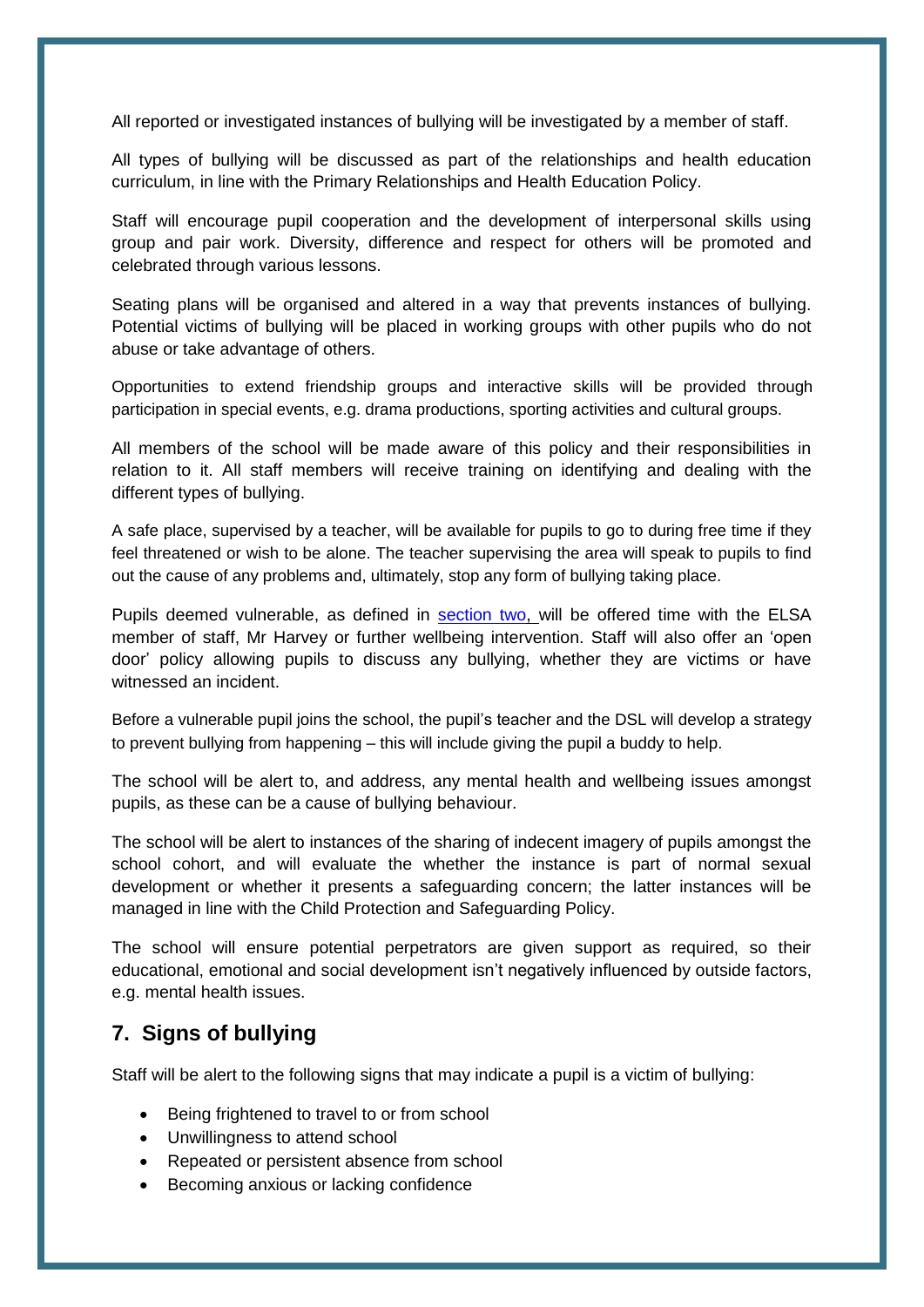- <span id="page-8-0"></span>• Saying that they feel ill repeatedly
- Decreased involvement in school work
- Leaving school with torn clothes or damaged possessions
- Missing possessions
- Missing dinner money
- Asking for extra money or stealing
- Cuts or bruises
- Lack of appetite
- Unwillingness to use the internet or mobile devices
- Becoming agitated when receiving calls or text messages
- Lack of eye contact
- Becoming short tempered
- Change in behaviour and attitude at home

Although the signs outlined above may not be due to bullying, they may be due to deeper social, emotional or mental health issues, so are still worth investigating. Pupils who display a significant number of these signs will be approached by a member of staff to determine the underlying issues causing this behaviour.

Staff will be aware of the potential factors that may indicate a pupil is likely to exhibit bullying behaviours, including, but not limited to, the following:

- They have experienced mental health problems, which have led to them becoming more easily aggravated
- They have been the victim of abuse
- Their academic performance has started to fall and they are showing signs of stress

If staff become aware of any factors that could lead to bullying behaviours, they will notify the class teacher, who will investigate the matter and monitor the situation.

## **8. Staff principles**

The school will ensure that prevention is a prominent aspect of its anti-bullying vision.

Staff will treat reports of bullying seriously and they will not ignore signs of suspected bullying. Staff will act immediately when they become aware of a bullying incident. Unpleasantness from one pupil towards another will always be challenged and will never be ignored.

Staff will always respect pupils' privacy, and information about specific instances of bullying are not discussed with others, unless the pupil has given consent, or there is a safeguarding concern. If a member of staff believes a pupil is in danger, e.g. of being hurt, they will inform the DSL immediately.

Follow-up support will be given to both the victim and perpetrator in the months following an incident to ensure all bullying has stopped.

#### **9. Preventing peer-on-peer abuse**

The school has a zero-tolerance approach to all forms of peer-on-peer abuse, including sexual harassment and sexual violence.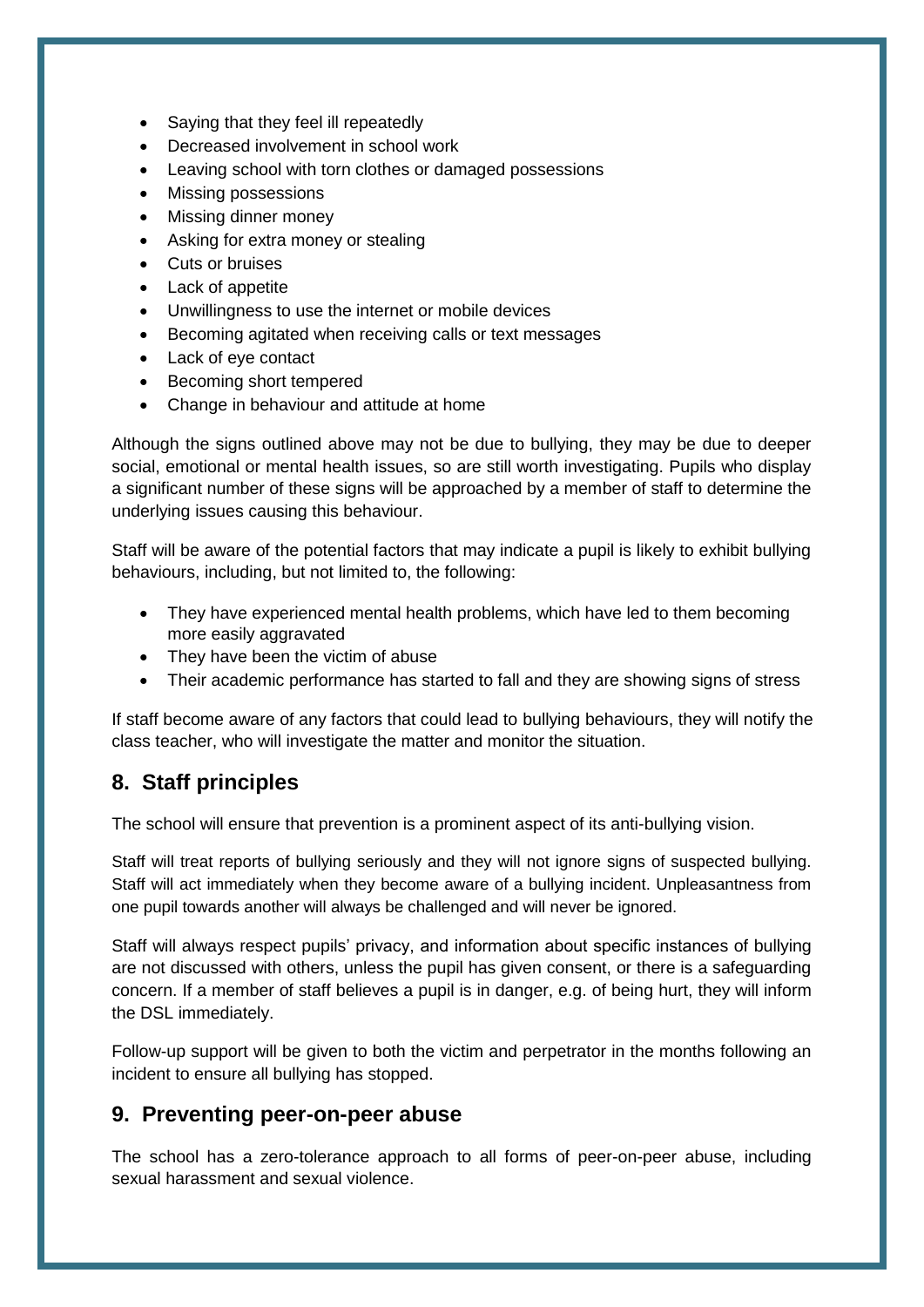Sexual harassment refers to unwanted conduct of a sexual nature that occurs online or offline. Sexual harassment violates a child's dignity and makes them feel intimidated, degraded or humiliated, and can create a hostile, sexualised or offensive environment. If left unchallenged, sexual harassment can create an atmosphere that normalises inappropriate behaviour and may lead to sexual violence.

Sexual violence refers to the three following offences:

- **Rape:** A person (A) commits an offence of rape if they intentionally penetrate the vagina, anus or mouth of another person (B) with their penis, B does not consent to the penetration and A does not reasonably believe that B consents.
- **Assault by Penetration:** A person (A) commits an offence if they intentionally penetrate the vagina or anus of another person (B) with a part of their body or anything else, the penetration is sexual, B does not consent to the penetration and A does not reasonably believe that B consents.
- **Sexual Assault:** A person (A) commits an offence of sexual assault if they intentionally touch another person (B), the touching is sexual, B does not consent to the touching and A does not reasonably believe that B consents.

The school's Child Protection and Safeguarding Policy outlines our stance on addressing peer-on-peer sexual abuse, and the procedures in place will be adhered to if any instances of sexual harassment or sexual violence be uncovered.

To prevent peer-on-peer abuse and address the wider societal factors that can influence behaviour, the school will educate pupils about abuse, its forms, and the importance of discussing any concerns and respecting others through the curriculum, assemblies and PSHE lessons. The school will also ensure that pupils are taught about safeguarding, including online safety, as part of a broad and balanced curriculum in PSHE lessons, relationships education and group sessions. Such content will be specific to age and stage of development, and tackle issues such as the following:

- Healthy relationships
- Respectful behaviour
- Gender roles, stereotyping and equality
- Body confidence and self-esteem
- Prejudiced behaviour
- That sexual violence and sexual harassment is always wrong
- Addressing cultures of sexual harassment

All staff will be aware that pupils of any age and sex are capable of abusing their peers, and will never tolerate abuse as "banter" or "part of growing up". Staff will also be aware that peer-on-peer abuse can be manifested in many ways, including sexting, sexual harassment and assault, and hazing-/initiation-type violence.

Where a pupil is found to have been involved in harmful sexual behaviour, the school will help the pupil to move forward from the incident by supporting them in adopting more positive behaviour patterns and attitudes.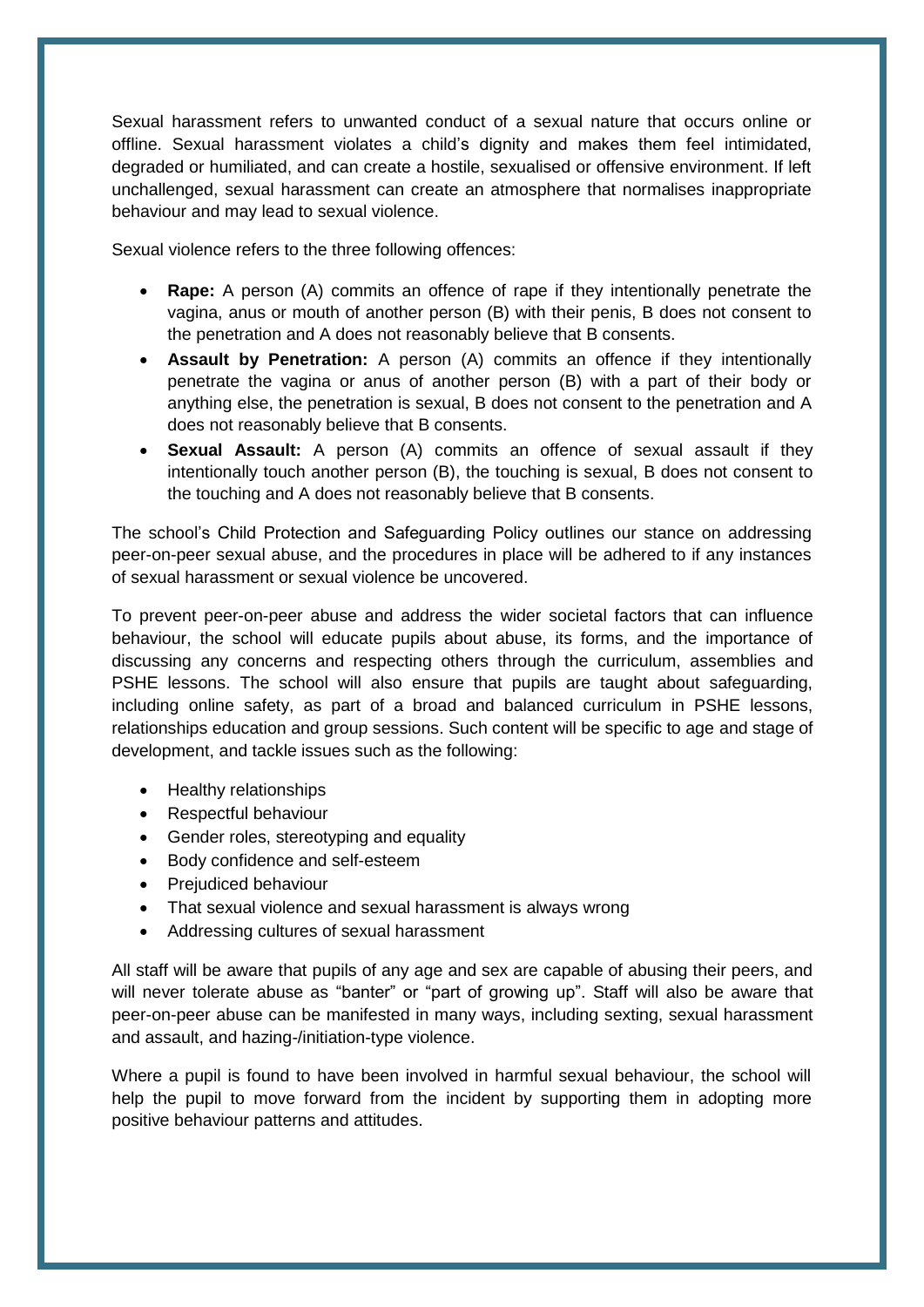All staff will be made aware of the heightened vulnerability of pupils with SEND, who are more likely to be abused than their peers. Staff will not assume that possible indicators of abuse relate to the pupil's SEND and will always explore indicators further.

Staff will be aware that LGBTQ+ pupils are more likely to be targeted by their peers. In some cases, pupils who are perceived to be LGBTQ+, whether they are or not, can be just as vulnerable to abuse as LGBTQ+ pupils.

The school's response to sexual violence and sexual harassment between pupils of the same sex will be equally as robust as it is for incidents between pupils of the opposite sex.

Pupils will be made aware of how to raise concerns or make a report and how any reports will be handled – this includes the process for reporting concerns about friends or peers.

If a pupil has been harmed, is in immediate danger or is at risk of harm, a referral will be made to children's social care services (CSCS).

#### **Managing disclosures**

Victims will always be taken seriously, reassured, supported and kept safe. Victims will never be made to feel like they are causing a problem or made to feel ashamed.

If a friend of a victim makes a report or a member of staff overhears a conversation, staff will act – they will never assume that someone else will deal with it. The basic principles remain the same as when a victim reports an incident; however, staff will consider why the victim has not chosen to make a report themselves and the discussion will be handled sensitively and with the help of CSCS where necessary.

Staff will report all allegations of abuse against pupils to the DSL. If staff are in any doubt over how to handle an incident or report, they will speak to the DSL.

If a report involves a pupil with SEND, the DSL will record the incident in writing and, working with the SENCO, decide what course of action is necessary, with the best interests of the pupil in mind at all times.

#### **Confidentiality**

The school will only engage with staff and agencies required to support the victim and/or be involved in any investigation. If a victim asks the school not to tell anyone about the disclosure, the school will not make this promise. Even without the victim's consent, the information may still be lawfully shared if it is in the public interest and protects children from harm. The school's Pupil Confidentiality Policy will be adhered to at all times.

The DSL will consider the following when making confidentiality decisions:

- Parents will be informed unless it will place the victim at greater risk
- If a pupil is at risk of harm, is in immediate danger or has been harmed, a referral will be made to CSCS
- Rape, assault by penetration and sexual assault are crimes reports containing any such crimes will be passed to the police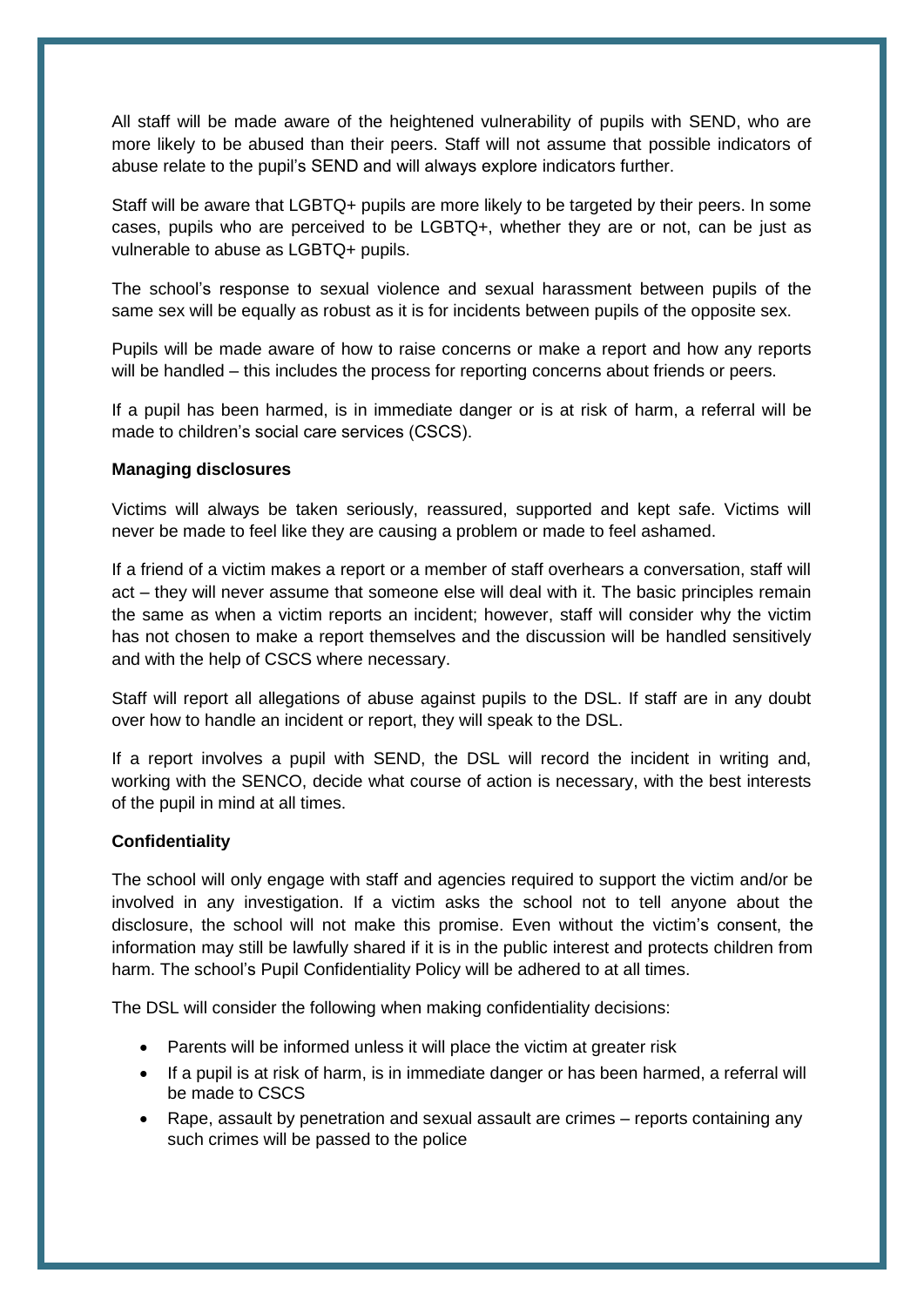<span id="page-11-0"></span>More information regarding the school's stance on preventing peer-on-peer sexual abuse is available in our Child Protection and Safeguarding Policy.

## **10. Cyberbullying**

The school has a Cyberbullying Policy in place, which outlines the school's zero-tolerance approach to cyberbullying. The school views cyberbullying with the same severity as any other form of bullying and will follow the sanctions set out in [section 12](#page-12-0) this policy if they become aware of any incidents.

The school will support pupils who have been victims of cyberbullying by holding formal and informal discussions with the pupil about their feelings and whether the bullying has stopped, in accordance with [section 13](#page-12-0) and [section 14](#page-12-0) of this policy.

In accordance with the Education Act 2011, the school has the right to examine and delete files from pupils' personal devices, e.g. mobiles phones, where there is good reason to do so. This power applies to all schools and there is no need to have parental consent to search through a young person's mobile phone. In these cases, the school's Searching, Screening and Confiscation Policy will be followed at all times.

## **11. Procedures**

Minor incidents will be reported to the victim's class teacher, who will investigate the incident, set appropriate sanctions for the perpetrator and inform the head of year in writing of the incident and outcome.

When investigating a bullying incident, the following procedures will be adopted:

- The victim, alleged perpetrator and witnesses are all interviewed separately
- Members of staff ensure that there is no possibility of contact between the pupils being interviewed, including electronic communication
- If a pupil is injured, members of staff take the pupil immediately to the school nurse for a medical opinion on the extent of their injuries
- A room is used that allows for privacy during interviews
- A witness is used for serious incidents
- If appropriate, the alleged perpetrator, the victim and witnesses are asked to write down details of the incident; this may need prompting with questions from the member of staff to obtain the full picture
- Premature assumptions are not made, as it is important not to be judgemental at this stage
- Members of staff listen carefully to all accounts, being non-confrontational and not assigning blame until the investigation is complete
- All concerned pupils are informed that they must not discuss the interview with other pupils

Due to the potential for some specific forms of bullying to be characterised by inappropriate sexual behaviour, staff members involved in dealing with the incident are required to consider whether there is a need for safeguarding processes to be implemented.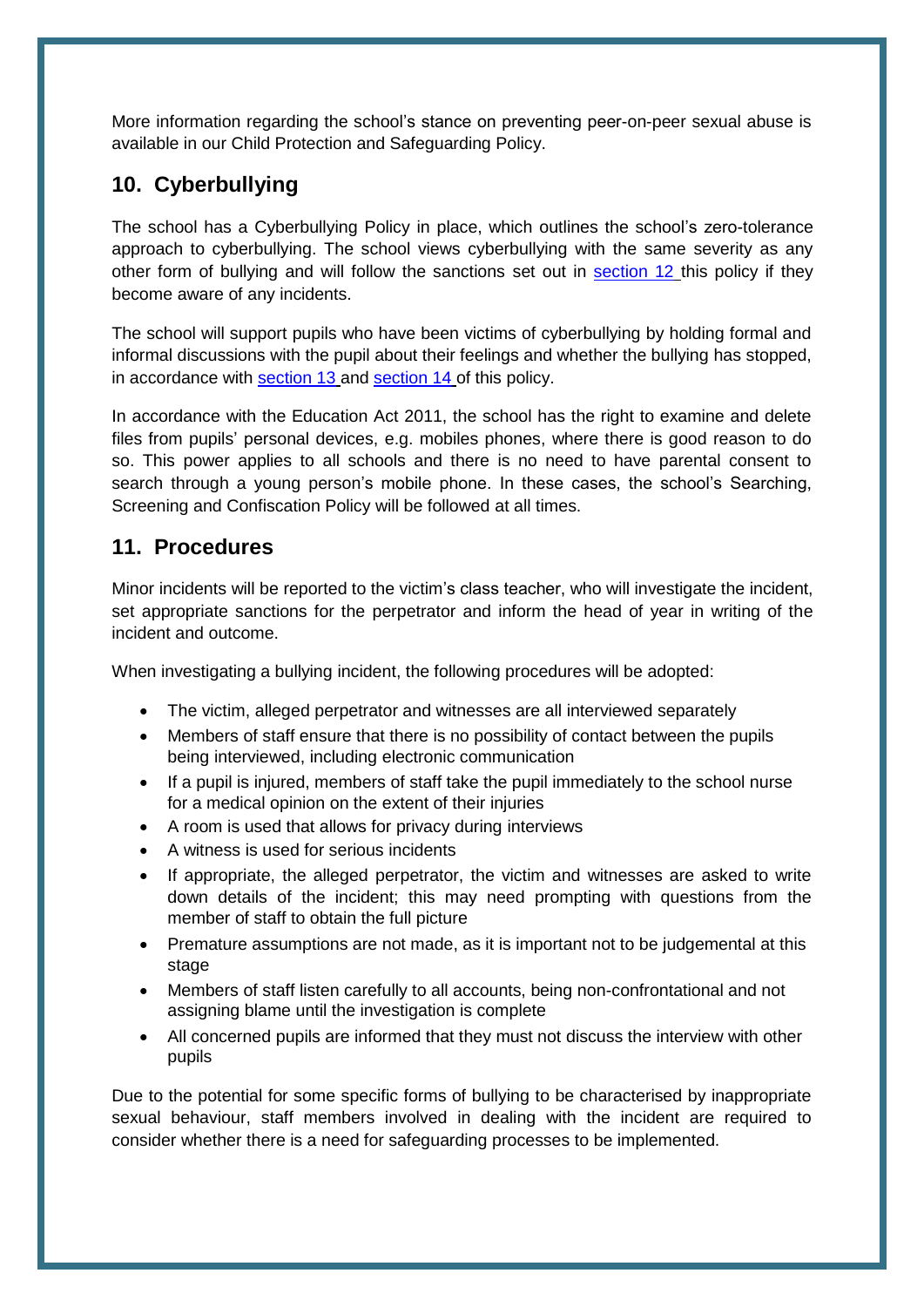## <span id="page-12-0"></span>**12. Sanctions**

If the headteacher is satisfied that bullying did take place, the pupil will be helped to understand the consequences of their actions and warned that there must be no further incidents. The headteacher will inform the pupil of the type of sanction to be used in this instance

If possible, the headteacher will attempt reconciliation and will obtain an apology from the perpetrator. This will either be in writing to the victim (and/or witnesses if appropriate), or face-to-face, but only with the victim's full consent. Discretion will be used here; victims will never feel pressured into a face-to-face meeting with the perpetrator.

Parents are informed of bullying incidents and what action is being taken.

The class teacher informally monitors the pupils involved over the next half-term.

Where there have been serious or consistent incidents of bullying, the school will act in line with the Exclusion section of the Behaviour Policy

## **13. Support**

The class teacher will hold an informal discussion with the victim, on a weekly basis until satisfied, to check whether the bullying has stopped.

Senior leaders, where necessary, will hold formal meetings, on a monthly basis, to check whether the bullying has stopped – these formal meetings will continue to take place once a month until all involved are confident the bullying has stopped. The victim will be encouraged to tell a trusted adult in school if bullying is repeated.

Staff, particularly the DSL, will work with the victim to provide emotional support, including ELSA

The school will acknowledge that bullying may be an indication of underlying mental health issues. Perpetrators will be required to attend a mandatory counselling session, to assist with any underlying mental health or emotional wellbeing issues. The school will work with the perpetrator regarding any underlying mental health or emotional wellbeing problems.

## **14. Follow-up support**

The progress of both the perpetrator and the victim will be monitored by their class teachers. One-on-one sessions to discuss how the victim and perpetrator are progressing may be appropriate. If appropriate, follow-up correspondence will be arranged with parents.

Pupils who have been bullied will be supported in the following ways:

- Being listened to
- Having an immediate opportunity to meet with their head of year or a member of staff of their choice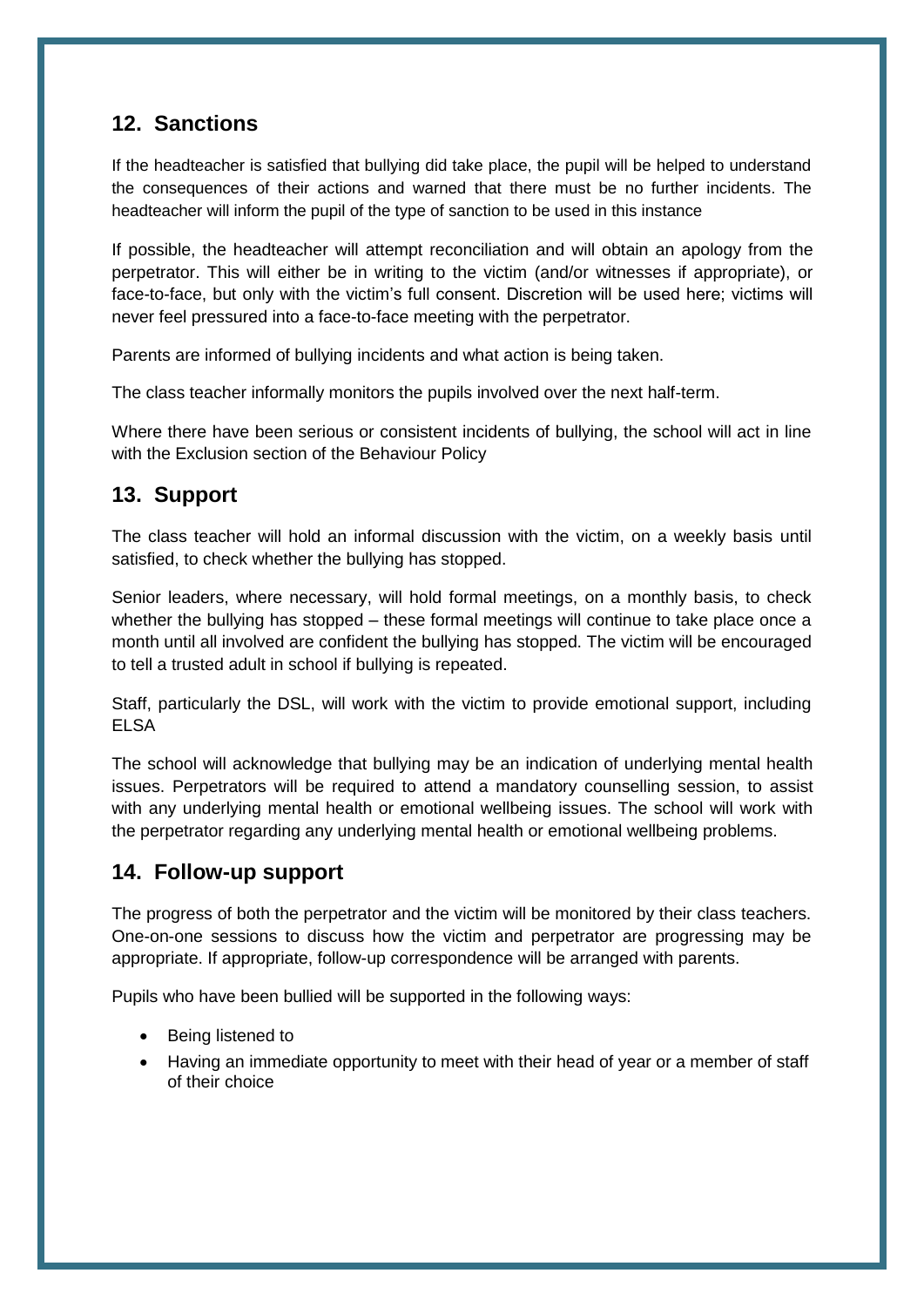- <span id="page-13-0"></span>• Being reassured
- Being offered continued support
- Being offered counselling, where appropriate

Pupils who have bullied others will be supported in the following ways:

- Receiving a consequence for their actions
- Being able to discuss what happened
- Being helped to reflect on why they became involved
- Being helped to understand what they did wrong and why they need to change their behaviour
- Appropriate assistance from parents

Pupils who have been bullied will be assessed on a case-by-case basis and the DSL will, if necessary, refer the victim of bullying to CAMHS.

In cases where the effects of bullying are so severe that the pupil cannot successfully reintegrate back into the school, the headteacher and DSL will look to transfer the pupil to another mainstream school with the consent and involvement of the pupil's parents.

Where a pupil who has been the victim of bullying has developed such complex needs that alternative provision is required, the pupil, their parents, the headteacher and DSL will meet to discuss the use of alternative provision.

## **15. Bullying outside of school**

The headteacher has a specific statutory power to discipline pupils for poor behaviour outside of the school premises. Section 89(5) of the Education and Inspections Act 2006 gives the headteacher the power to regulate pupils' conduct when they are not on school premises, and therefore, not under the lawful charge of a school staff member.

Teachers have the power to discipline pupils for misbehaving outside of the school premises. This can relate to any bullying incidents occurring anywhere off the school premises, such as on school or public transport, outside the local shops, or in a town or village centre.

Where bullying outside school is reported to school staff, it will be investigated and acted upon. In all cases of misbehaviour or bullying, members of staff can only discipline the pupil on school premises, or elsewhere when the pupil is under the lawful control of the member of staff, e.g. on a school trip.

The headteacher is responsible for determining whether it is appropriate to notify the police of the action taken against a pupil. If the misbehaviour could be of a criminal nature, or poses a serious threat to a member of the public, the police will be informed.

## **16. Monitoring and review**

This policy is reviewed annually by the headteacher, who is also DSL.

The scheduled review date for this policy is September 2022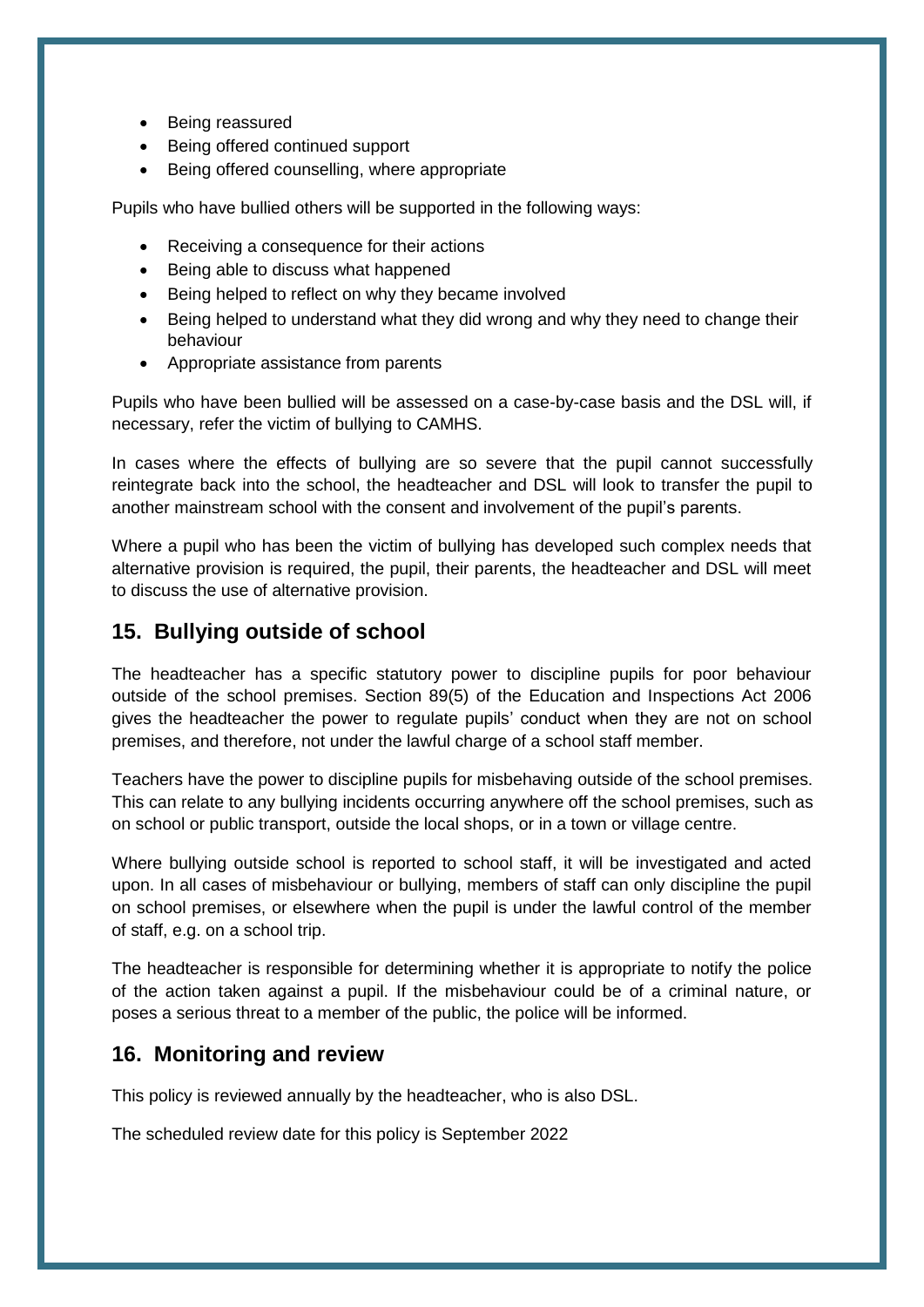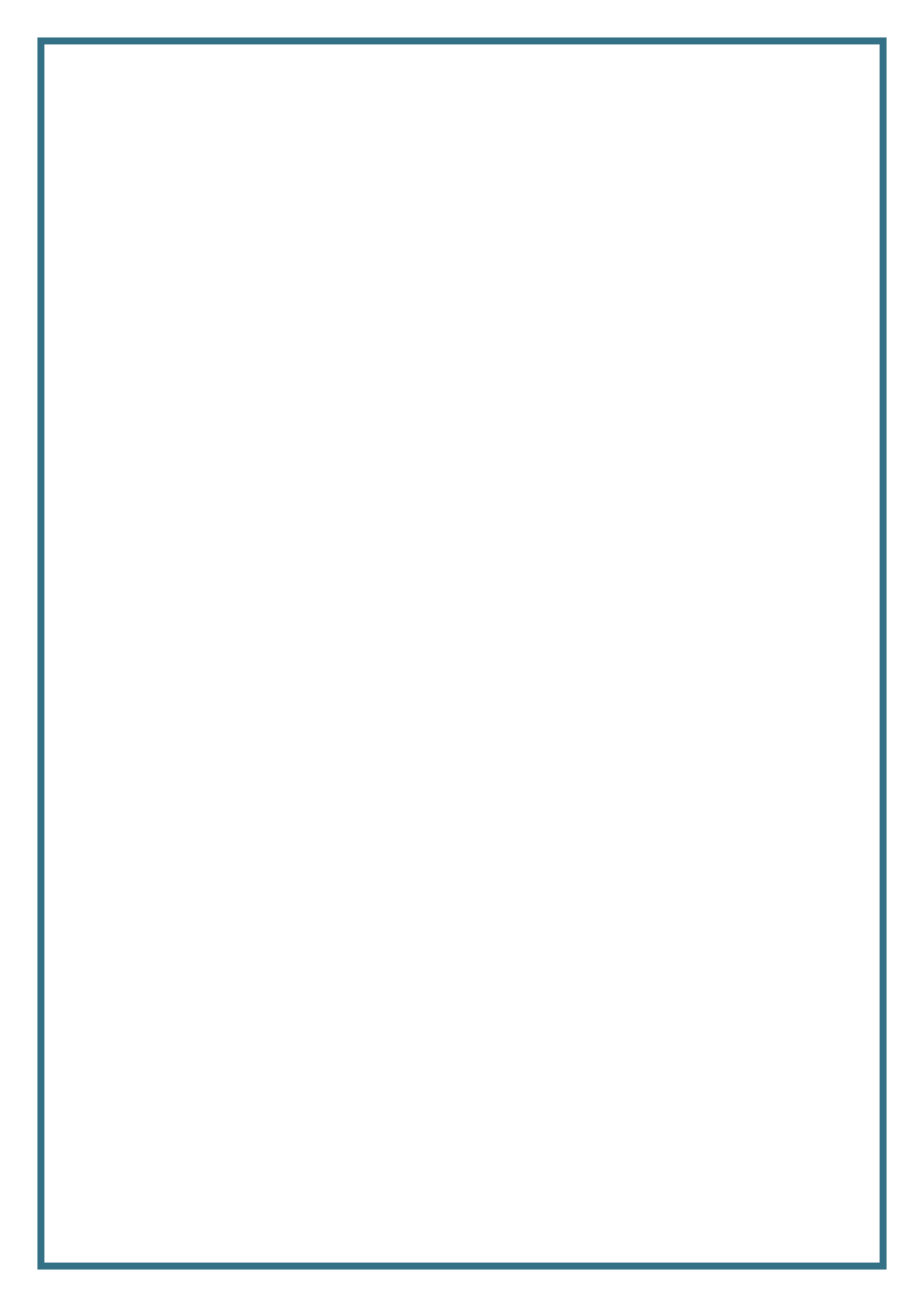## <span id="page-15-0"></span>**Bullying Report Form**

This form will be sent to the headteacher upon completion.

|                                         | <b>Personal details</b> |  |         |  |
|-----------------------------------------|-------------------------|--|---------|--|
| Name of person reporting<br>incident:   |                         |  |         |  |
| Name of pupil being<br>bullied:         |                         |  |         |  |
| Year group:                             |                         |  |         |  |
| Form group:                             |                         |  |         |  |
| How may we contact you? (please circle) |                         |  |         |  |
|                                         |                         |  |         |  |
| At school                               |                         |  | At home |  |
| Home address:                           |                         |  |         |  |
|                                         |                         |  |         |  |
|                                         |                         |  |         |  |
| Email:                                  |                         |  |         |  |

| <b>Incident details</b>            |
|------------------------------------|
| <b>What happened?</b>              |
|                                    |
|                                    |
|                                    |
| Where did the incident take place? |
|                                    |
|                                    |
|                                    |